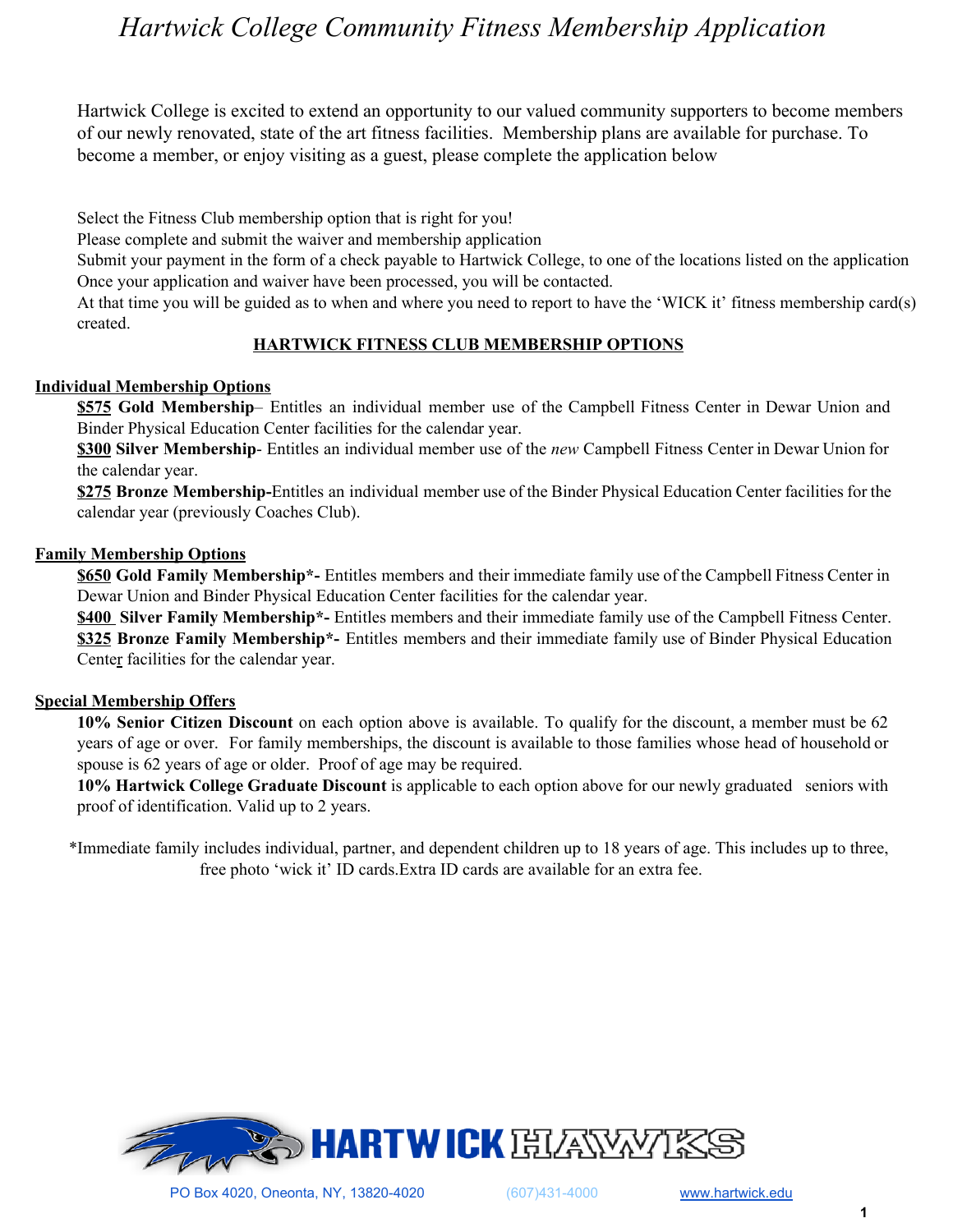# *Hartwick College Community Fitness Membership Application*

#### **Waiver and Release: (Must be completed and on file prior to use of the facilities)**

I, the undersigned, have read and understand the General Rules for Fitness Center use at Hartwick College. I acknowledge a full understanding of the inherent dangers and risks associated with the use of these facilities and/or any fitness/wellness activity occurring. I further state that I am at least 18 years of age and am fully competent to sign this document.

I acknowledge that it is recommended that I seek approval from my physician before implementing an exercise regimen, as there may be significant health risks associated with exercising. I also understand that injury or death may result if equipment is not used properly.

I declare myself to be physically sound and suffering from no condition, impairment, disease, infirmity or other illness that would prevent my participation in any fitness/wellness facility activity. I acknowledge that I have either had a physical examination and have been given a physician's permission to participate in these activities or I have decided to participate in these activities without the approval of my physician.

I assume all risks involved; I hereby agree that I am responsible for any resulting personal injury, damage to or loss of my property, which may occur as a result of my participation or arising out of my participation in the Fitness Centers or any fitness/wellness activity occurring therein.

I understand that in the event of an accident or injury, personal judgment may be required by Hartwick employees, representatives, or volunteers regarding what emergency/medical actions should be taken on my behalf.

I, for myself, and on behalf of my spouse, children, heirs, assigns, personal representatives and next of kin, hereby release, indemnify, and hold harmless, Hartwick College, its trustees, officers, agents, students and/or employees from any and all claims, demands, damages and liability of any nature arising out of my use or occupancy of the Fitness Centers or any fitness/wellness activity occurring therein.

**Applicant Signature:** \_\_\_\_\_\_\_\_\_\_\_\_\_\_\_\_\_\_\_\_\_\_\_\_\_\_\_\_\_\_\_\_\_\_\_\_\_\_\_\_\_\_\_\_\_\_\_\_\_\_\_\_\_\_\_\_\_\_\_\_\_\_\_\_\_\_\_\_ **Spouse/Partner/Dependent Signature:** \_\_\_\_\_\_\_\_\_\_\_\_\_\_\_\_\_\_\_\_\_\_\_\_\_\_\_\_\_\_\_\_\_\_\_\_\_\_\_\_\_\_\_\_\_\_\_\_\_\_\_ **(As applicable)** \_\_\_\_\_\_\_\_\_\_\_\_\_\_\_\_\_\_\_\_\_\_\_\_\_\_\_\_\_\_\_\_\_\_\_\_\_\_\_\_\_\_\_\_\_\_\_\_\_\_\_



 $\mathcal{L}_\text{max}$  and the contract of the contract of the contract of the contract of the contract of the contract of the contract of the contract of the contract of the contract of the contract of the contract of the contrac